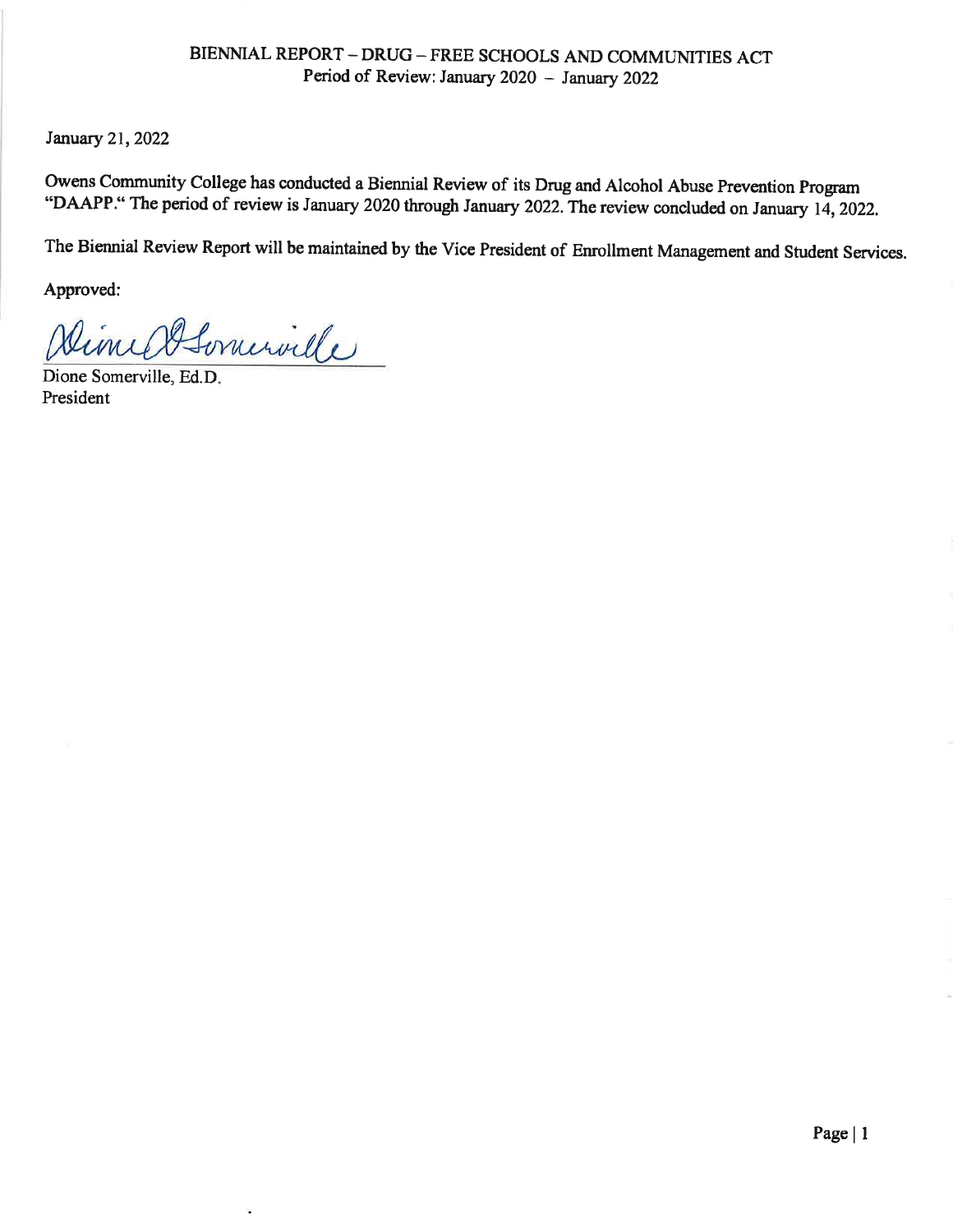# Owens Community College Biennial Review Report Of Institutional Compliance

## Drug-Free Schools and Communities Act

[EDGAR Part 86]

Period of Review: January 2020 – January 2022

January 21, 2022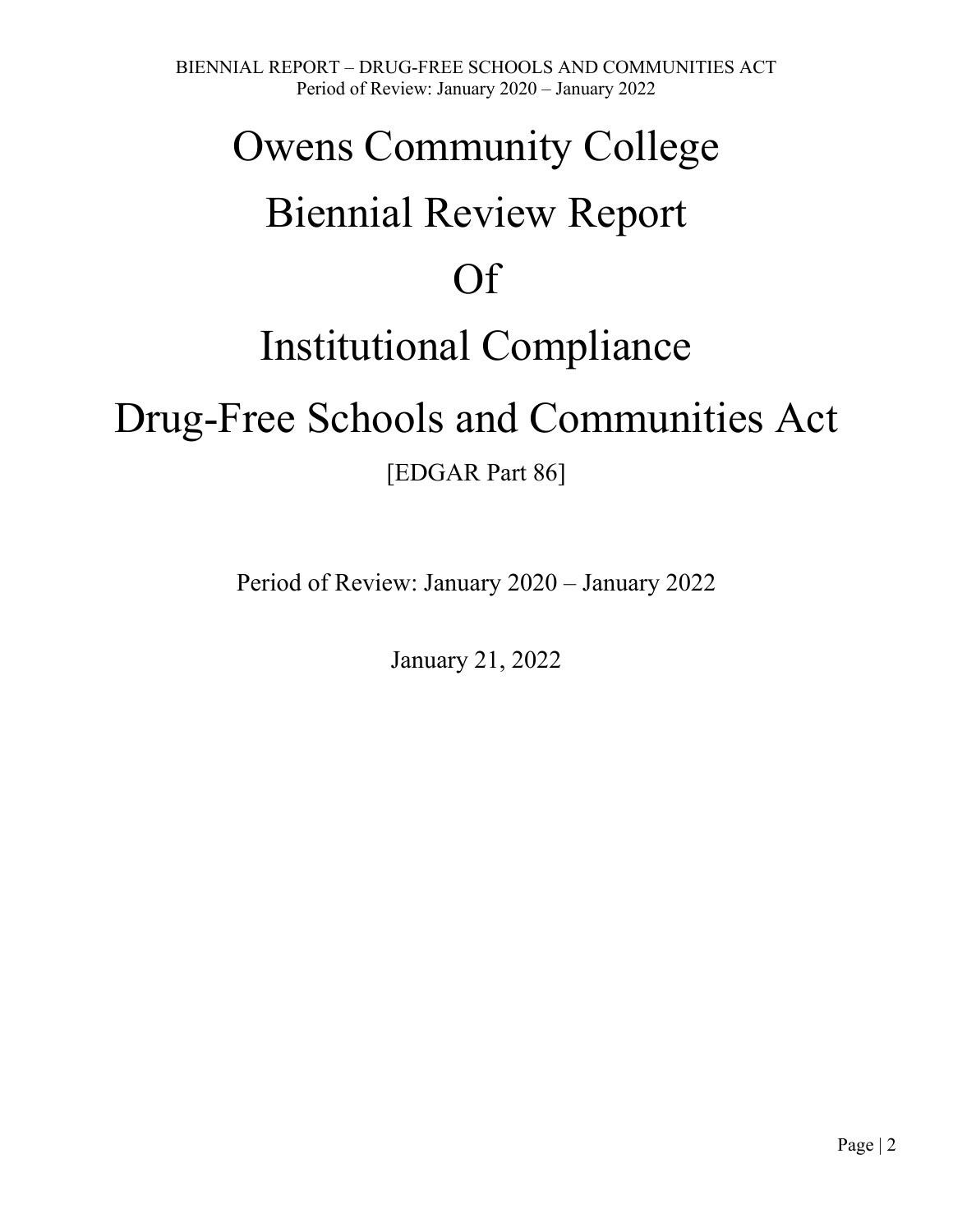## Table of Contents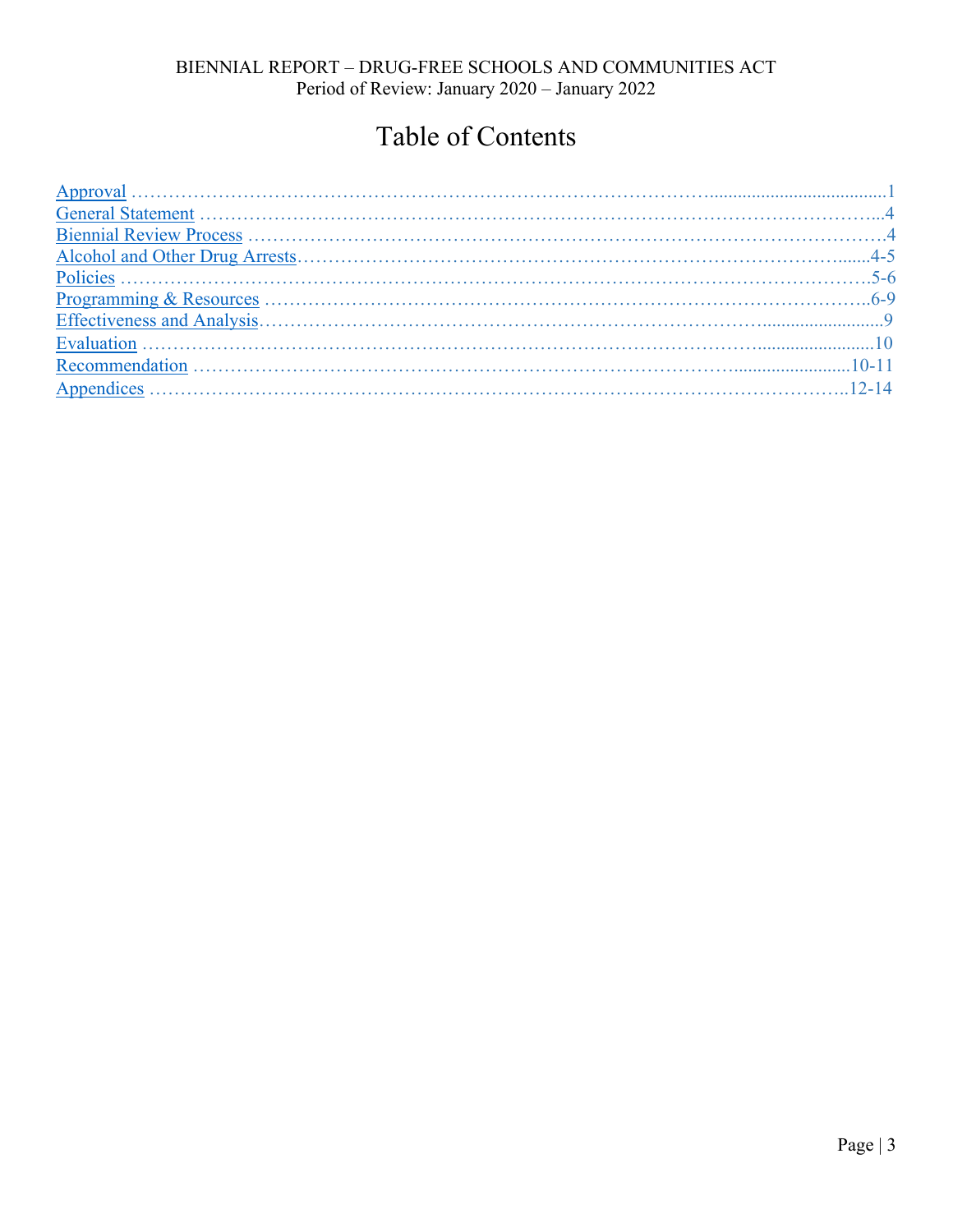## GENERAL STATEMENT

<span id="page-3-0"></span>The Drug-Free Schools and Communities Act amendments of 1989 require that as a condition of receiving funds, or any other form of financial assistance under any federal program, Owens Community College and sites must certify that it has adopted and implemented a program to prevent the unlawful possession, use, or distribution of illicit drugs and alcohol by students and employees. Owens Community College is unequivocally opposed to the misuse of lawful drugs, the possession and use of unlawful drugs and the abuse of alcohol. The policy and programs are designed to identify problems at the earliest stage, motivate the affected individuals to seek help, and to direct the individual toward the best assistance available. Owens Community College conducts a biennial review in all even years.

## BIENNIAL REVIEW PROCESS

Biennial Review Committee is established with representatives from key campus departments:

The Biennial Review process was concluded in January 2020. Data for the review was collected from employee and student policies, departmental records, and college websites. The information was then assessed by the committee members, both individually and as a group during scheduled meetings.

## ALCOHOL AND OTHER DRUG ARRESTS

The chart below shows Owens Community College's number of alcohol and other drug arrests and referrals for disciplinary action as reported in the Owens Community College 2019 Jeanne Clery Annual Security Report. This data consolidates statistics from pp. 54 – 59 of the Report, which can be accessed at https://www.owens.edu/dps/wp-content/uploads/sites/117/2018/10/annual-report.pdf.

Toledo Campus

| <b>Arrests &amp; Referrals</b> | <b>On-Campus</b> |      |      | <b>Non-Campus</b> |      |      | <b>Public Areas</b> | <b>Total</b> |      |  |
|--------------------------------|------------------|------|------|-------------------|------|------|---------------------|--------------|------|--|
|                                | 2019             | 2020 | 2021 | 2019              | 2020 | 2021 | 2019                | 2020         | 2021 |  |
| Liquor Law Arrests             |                  |      |      |                   |      |      |                     |              |      |  |
| Liquor Law Referrals           |                  |      |      |                   |      |      |                     |              |      |  |
| Drug Abuse Arrests             |                  |      |      |                   |      |      |                     |              |      |  |
| Drug Abuse Referrals           |                  |      |      |                   |      |      |                     |              |      |  |

Findlay Campus

| <b>Arrests &amp; Referrals</b> | <b>On-Campus</b> |      |      | <b>Non-Campus</b> |      |      | <b>Public Areas</b> | <b>Total</b> |      |  |
|--------------------------------|------------------|------|------|-------------------|------|------|---------------------|--------------|------|--|
|                                | 2019             | 2020 | 2021 | 2019              | 2020 | 2021 | 2019                | 2020         | 2021 |  |
| <b>Liquor Law Arrests</b>      |                  |      |      |                   |      |      |                     |              |      |  |
| Liquor Law Referrals           |                  |      |      |                   |      |      |                     |              |      |  |
| Drug Abuse Arrests             |                  |      |      |                   |      |      |                     |              |      |  |
| Drug Abuse Referrals           |                  |      |      |                   |      |      |                     |              |      |  |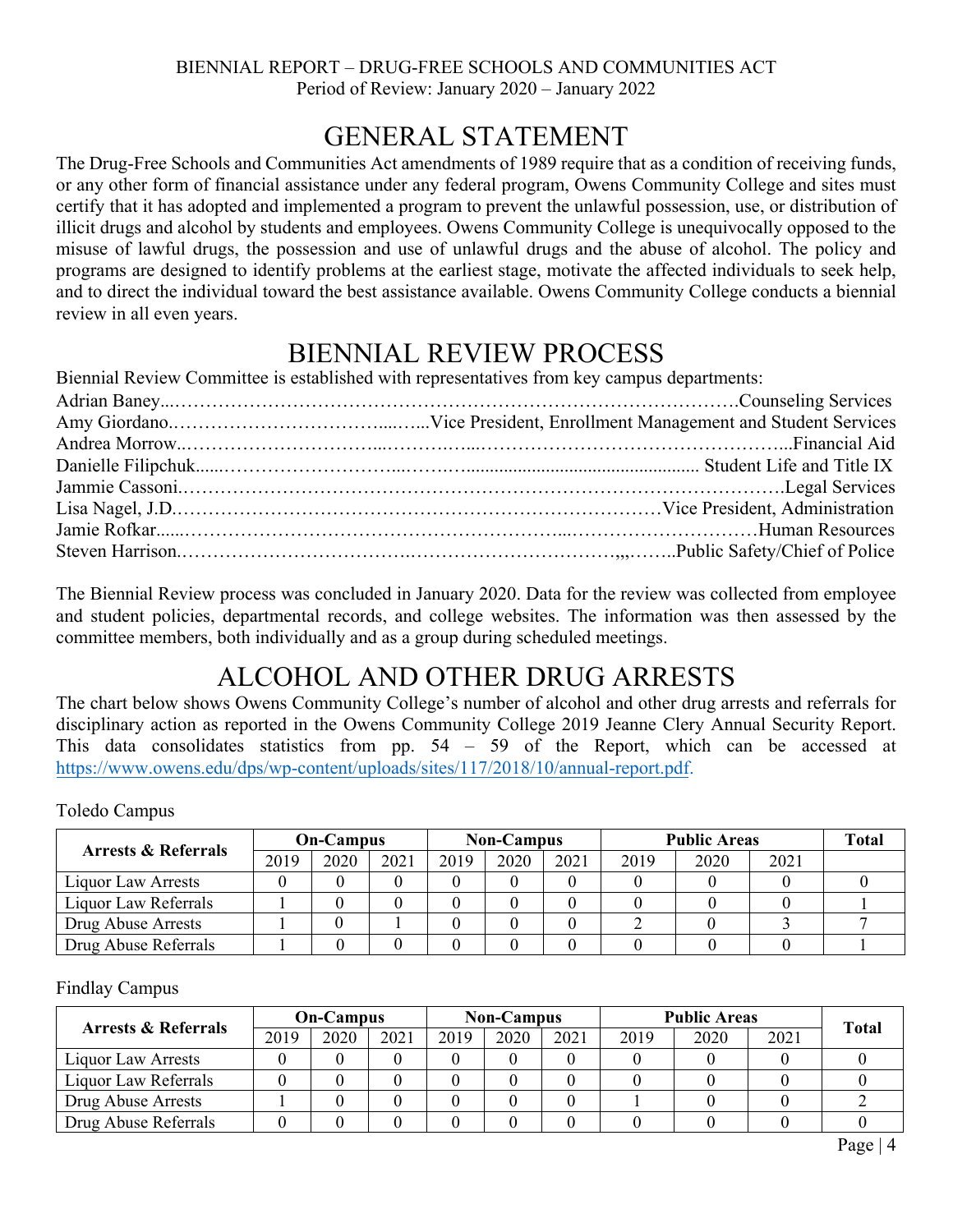| <b>Arrests &amp; Referrals</b> | <b>On-Campus</b> |      |      | <b>Non-Campus</b> |      |      | <b>Public Areas</b> |      |      |              |
|--------------------------------|------------------|------|------|-------------------|------|------|---------------------|------|------|--------------|
|                                | 2019             | 2020 | 2021 | 2019              | 2020 | 2021 | 2019                | 2020 | 2021 | <b>Total</b> |
| <b>Liquor Law Arrests</b>      |                  | N/A  | N/A  |                   | N/A  | N/A  |                     | N/A  | N/A  |              |
| Liquor Law Referrals           |                  | N/A  | N/A  |                   | N/A  | N/A  |                     | N/A  | N/A  |              |
| Drug Abuse Arrests             |                  | N/A  | N/A  |                   | N/A  | N/A  |                     | N/A  | N/A  |              |
| Drug Abuse Referrals           |                  | N/A  | N/A  |                   | N/A  | N/A  |                     | N/A  | N/A  |              |

<span id="page-4-0"></span>Learning Center Downtown

### POLICIES

The Drug-Free Schools and Communities Act and Drug and Alcohol Abuse Prevention Regulations (EDGAR Part 86 TITLE 34 – EDUCATION, PART 86 DRUG AND ALCOHOL ABUSE PREVENTION) note that all colleges and universities are required to sign a certification to assure the federal government that they are doing their part to fight drugs and alcohol. Owens Community College values the health and safety of its students and employees, and therefore supports local, state, and federal laws concerning illegal drugs. In this effort of compliance and support, Owens Community College has developed and implemented a Campus Drug-Free Program and has adopted a Drug free school and alcohol prevention policy. The College acknowledges that substance abuse is a serious, yet treatable condition that affects the productive lives of students and employees. Furthermore, the College pledges to work collaboratively with programs designed to reduce and eradicate the abuse of alcohol and drugs.

**Student Policy:** Owens Community College is a drug free institution. Students who unlawfully possess, use, manufacture, distribute, and/or dispense a controlled substance on college-owned or college-controlled property will have appropriate sanctions imposed. This may include disciplinary or remedial action, expulsion and/or referral for prosecution under applicable local, state, or federal laws. Students are notified of the Student Code of Conduct on the  $14<sup>th</sup>$  day of each semester via email.

#### **(A)3358:11 – 3 – 01 Drug free school and alcohol prevention policy**

https://www.owens.edu/trustees/board\_policies/11-3-01.pdf

The Student Code of Conduct is found on the College website. The Code, updated bi-annually, is available to all new and returning students electronically.

#### **(B) 3358:11 – 3 – 11 Student conduct policy and Student Code of Conduct Handbook** https://www.owens.edu/trustees/board\_policies/11-3-11.pdf https://www.owens.edu/conduct/code.pdf

**Employee Policy:** Owens Community College is a drug free workplace. Violations of College policy may impose progressive disciplinary action, including suspension or termination.

#### **(C)3358:11 – 5 – 12 Drug-free workplace and alcohol prevention policy** https://www.owens.edu/trustees/board\_policies/11-5-12.pdf

Owens Community College adopted a smoke-free and tobacco-free policy effective January 1, 2016 which prohibits smoking and the use of tobacco products on college property owned or controlled by the college. This policy applies to all campuses, employees, students, visitors, and contractors. Owens Community College is dedicated to providing a safe and healthy environment for the entire College community.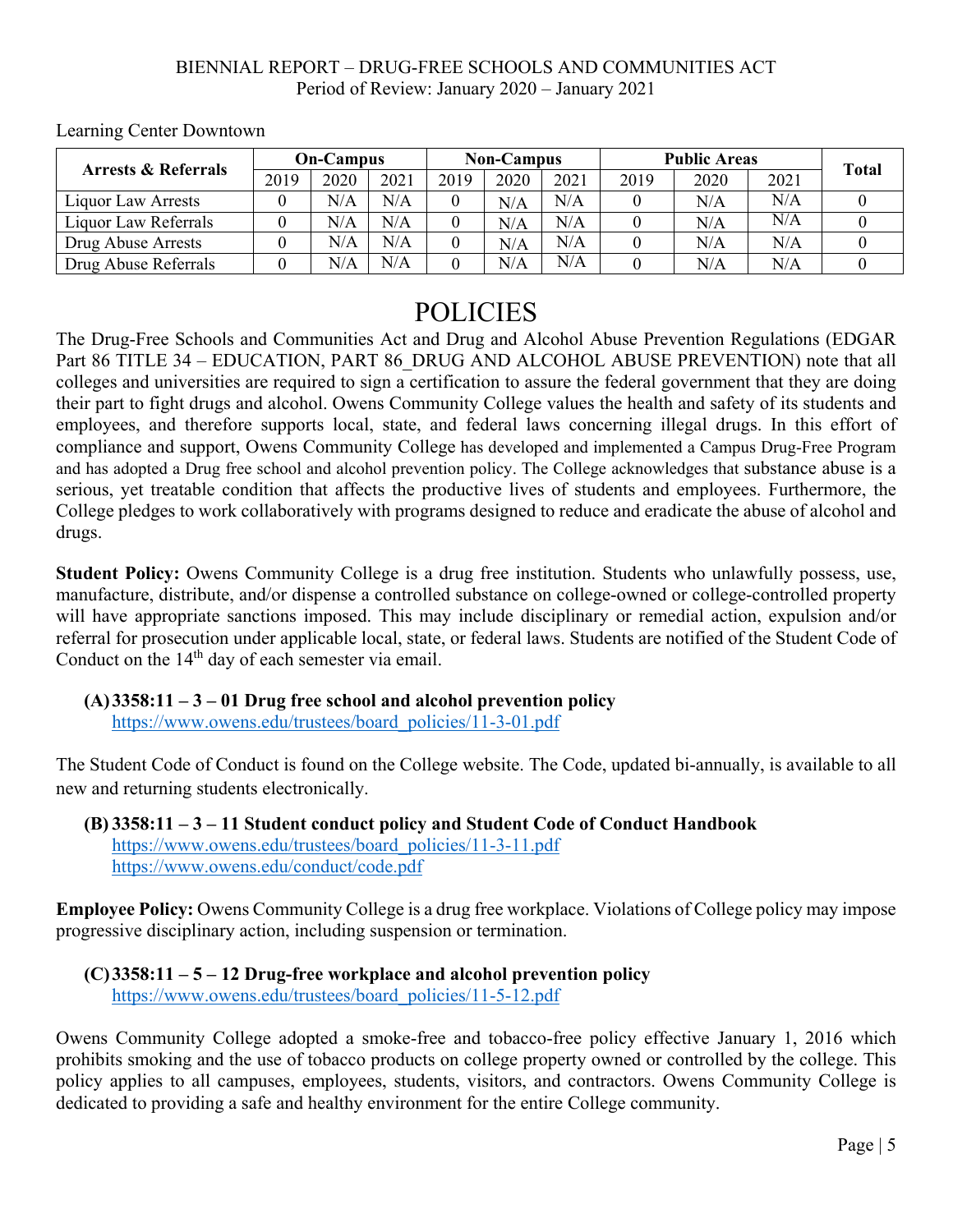#### <span id="page-5-0"></span>**(D)3358:11 – 4 – 22 Smoke-free and tobacco-free college policy**

https://www.owens.edu/trustees/board\_policies/11-4-22.pdf

## PROGRAMMING & RESOURCES

Owens Community College constantly strives to provide the best product, services, and environment for its students and employees. The College is committed to a drug and alcohol-free campus.

The following provides information about Owens Community College departments directly involved in working with students and the programs, and measures implemented throughout the College to prevent the use of alcohol or illicit drugs.

#### **ATHLETICS**

Any student participating in any of the Athletic Programs must sign a statement affirming that: "I have received the Owens Express Student-Athlete Handbook. I understand that I am responsible for knowing the information that is contained within this handbook pertaining to rules, regulations, policies and my eligibility statuses. All athletes are required to participate in a substance abuse awareness program of the Owens Express Athletics Department during the fall semester as part of student-athlete orientation. The program is designed to meet the specific needs of student-athletes concerning awareness and knowledge of substance abuse.

#### **COUNSELING SERVICES**

The mission of Owens Community College Counseling Services is to foster personal and academic success through offering individualized and comprehensive support for the personal growth and wellness of students. Counseling Services provides free consultation, mental health assessment, counseling, crisis support, education, prevention, outreach, and linkage to community resources to Owens students. Assistance is offered to students experiencing personal, educational, interpersonal/ relationship, family, social, or psychological difficulties. Counseling Services at the College are confidential as determined by Federal and State Laws, as well as professional codes of ethics. Records of involvement will not be disclosed in any academic or educational file. A student may request in writing release of specific information about services utilized. If it is determined that a student's needs require resources or competencies beyond which Counseling Services can provide, staff will assist student with locating appropriate on or off campus resources. The following resources represent several of the external partners that the counselor may use for referral purposes:

#### **Drug and Alcohol Services**

- Arrowhead Behavioral Health (800) 547- 5695
- Behavioral Connections of Wood County (419) 352-5387
- Family Resource Center (Hancock County) (419) 422-8616
- Comprehensive Addiction Services System (419) 241-8827 Lucas and Wood County
- Mercy Health St. Charles Hospital  $(419)$  696-7200 Lucas and Wood County
- Substance Abuse Services Inc.  $-$  (419) 243-7274, Toledo Hospital Wood County
- Toledo Hospital Alcohol & Drug Treatment (419) 291-2300 Lucas and Wood County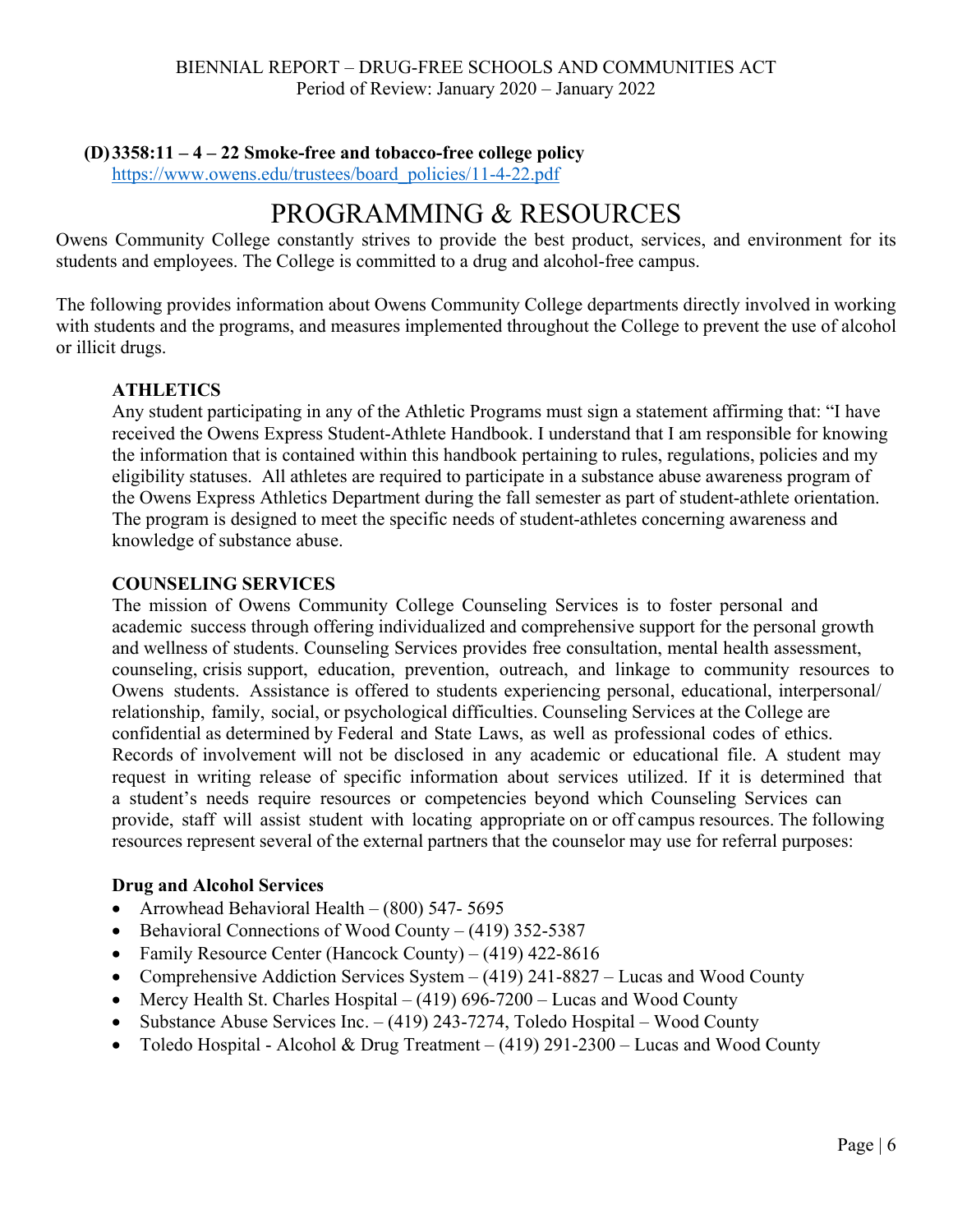#### **Emergency and Crisis Services**

- Crisis Text Line 741.741 Free, National, Confidential Crisis Text Line
- Wood County Crisis Line  $(419)$  502-HOPE (4673)
- Family Resource Center (888) 936-7116
- National Sexual Assault Hotline (800) 656- HOPE (4673)
- National Suicide Prevention Hotline (800) 273-TALK (8255) http://www.suicidepreventionlifeline.org/

#### **Online Mental Health Screening and Resources**

- For Veterans: Make the Connection http://maketheconnection.net
- Guide to College Student Mental Health https://www.learnpsychology.org/mental-health/
- National Suicide Prevention Hotline 1 (800) 273-TALK (8255) http://www.suicidepreventionlifeline.org/
- Preventing Sexual Assault on Campus http://www.bestcolleges.com/resources/preventing-sexual-assault/ https://www.owens.edu/itsonus/
- MindWise Innovations https://www.mindwise.org
- ULifeline.org http://www.ulifeline.org/

#### **FINANCIAL AID**

In general, a student who is receiving financial aid and who has a federal or state drug conviction may be disqualified from receiving federal aid. During the application process, the student certifies that he/she is eligible and does not have a drug-related conviction. Any conviction which was reversed, set aside or removed from the student's record does not count, nor does one received when the student was a juvenile, unless he/she was tried as an adult. Students who have been convicted of a drug-related offense may complete an acceptable rehabilitation program to reinstate their financial aid eligibility.

#### **HUMAN RESOURCES**

The Office of Human Resources is responsible for the administration of policies and procedures, and services to employees of the college. Communications are distributed to all full- and part-time employees, such as policies and services regarding alcohol and other drug use prevention and treatment options.

**Employee Assistance Program (EAP)**. The College offers employee assistance services to regular fulltime Employees through LifeWorks, the College's Employee Assistance Program, administered by Unum. Services include, but are not limited to, child and elder care, financial counseling, assistance working through complex, sensitive issues such as; personal or work relationships, depression or grief, or issues surrounding substance abuse, legal consultation, and guidance for work-related conflicts.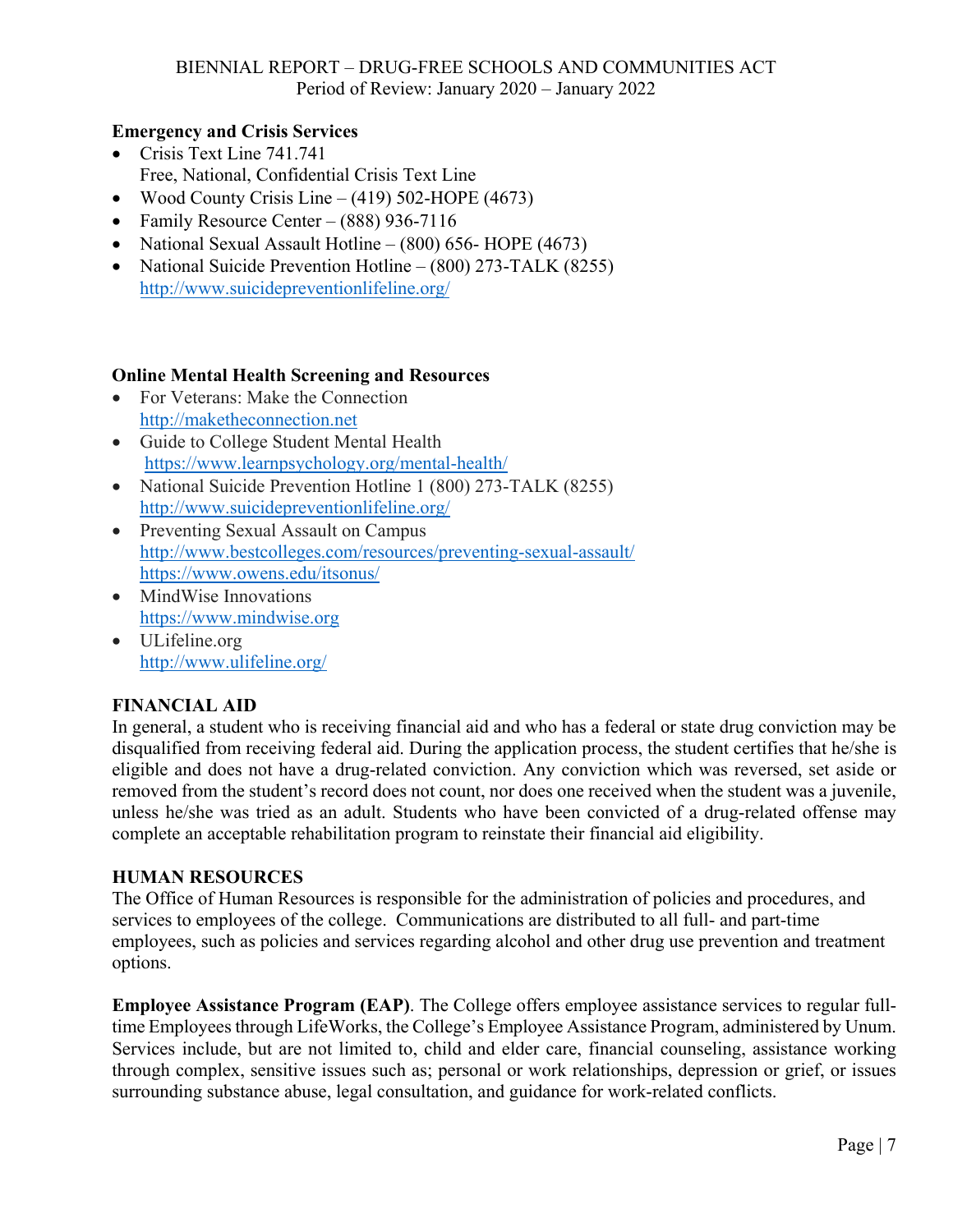#### **Tobacco Cessation Resources**

https://www.owens.edu/tobaccofree/cessation.html

- ProMedica Tobacco Treatment Services https://www.promedica.org/Pages/medical-services/tobacco-cessation/default.aspx
- BeTobaccoFree.gov http://betobaccofree.hhs.gov/quit-now/
- Smokefree.gov http://smokefree.gov/
- American Cancer Society  $(800)$  227-2345
- American Lung Association: 1-800-LUNG-USA
- Ohio Tobacco Quit Line: 1-800-QUIT-NOW (1-800-784-8669)

#### **PUBLIC SAFETY**

The Department of Public Safety (DPS) is committed to providing a safe environment for the entire College. DPS is staffed with full-time sworn police officers, all of whom are certified and trained through the Ohio Peace Officer Training Council. College police officers are certified, trained, and sworn through the Ohio Peace Officer Training Council with full law enforcement authority. Each officer receives specialized training to assist in completion of their duties and all officers are trained in CPR and First Aid. The Department of Public Safety can be reached by dialing 7575 from any campus phone or dialing (567) 661-7575 from any non-campus phone.

#### **STUDENT CONDUCT**

The goal of the Office of Student Conduct is to foster an environment in and out of the classroom that is conducive to personal and academic success for every student at Owens Community College. The College has established the Student Code of Conduct to communicate its expectations of students as positive members of the College community and to ensure a fair process for determining responsibility and appropriate sanctions when a student's behavior may not be favorable. Each student and guest at the College is responsible for adhering to the policies in the Student Code of Conduct. The Student Code of Conduct includes the following disciplinary sanctions that may be imposed upon any student found to have violated the Student Code of Conduct:

- **Conversation** A conversation with the student regarding the violation and steps to prevent a violation from occurring again
- **Warning**  A notice in writing to the student that the student is violating or has violated institutional regulations
- **Probation** A written reprimand for violation of specified regulations. Probation is for a designated period of time and includes the probability of progressively more severe disciplinary sanctions if the student is found to violate any institutional regulation(s) during or after the probationary period
- **Loss of Privileges** Denial of specified privileges for a designated period of time
- **Restitution** Compensations for loss, damage, or injury. This may take the form of appropriate service and/or monetary or material replacement
- **Discretionary Sanctions**  Work assignments, essays, service to the College, or other related discretionary assignments
- **College Suspension** Separation of the student from the College for a definite period of time, after which the student is eligible to return. Conditions for readmission may be specified.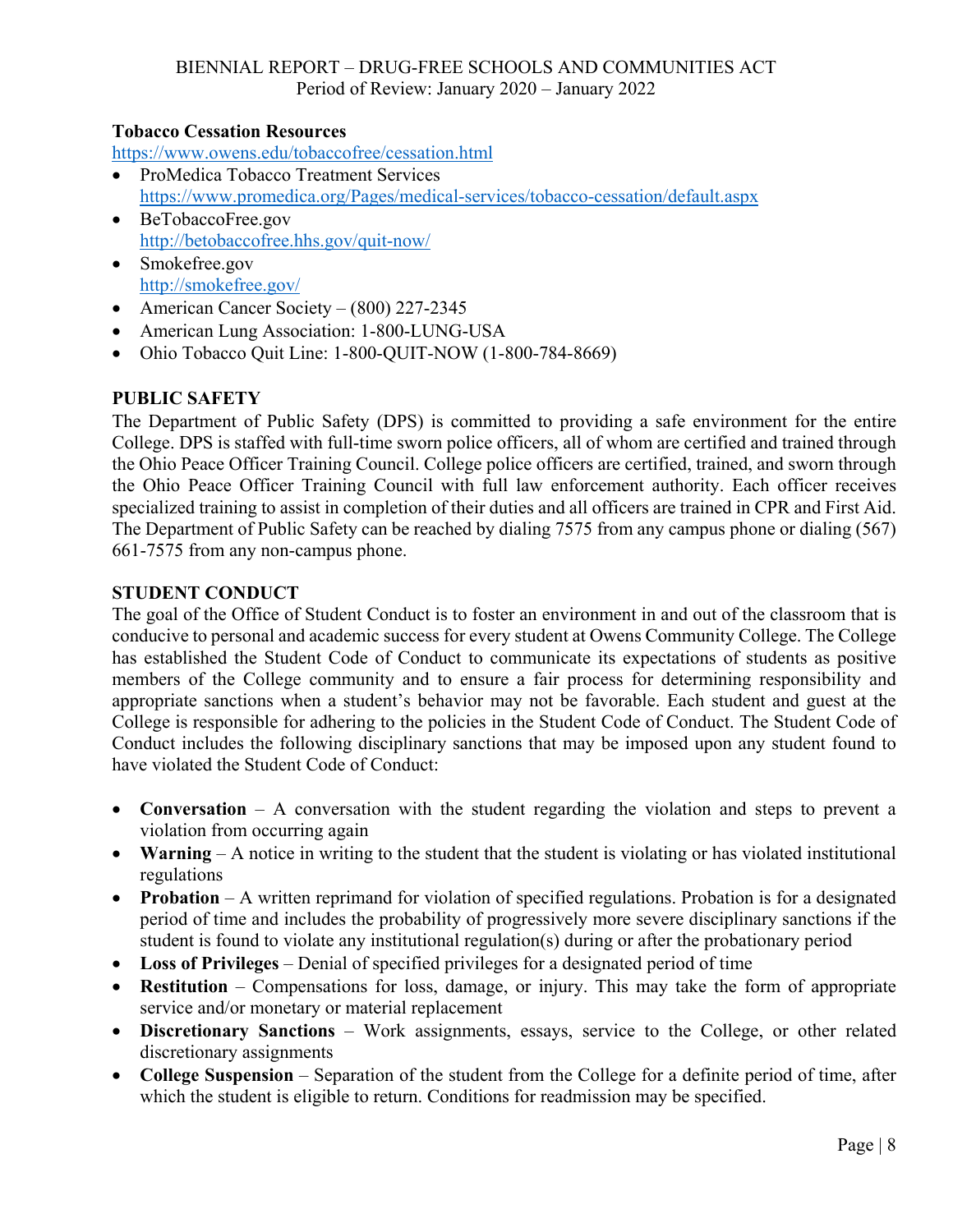- <span id="page-8-0"></span>o Following a suspension, students may request, in writing, readmission to Owens Community College. The written request must be submitted to the Director of Student Conduct and Student Life. To be eligible for readmission, all sanctions and conditions related to the suspension must be completed. After the written request is received, a committee will review the request and meet with the student. As a condition of readmission, a readmission plan may be made. The student will be notified of the decision in writing.
- **College Expulsion** Permanent separation of the student from the College
- **Revocation of Admission and/or Degree** Admission to or a degree awarded from the College may be revoked for fraud, misrepresentation, or other violations of College standards in obtaining the degree, or for other serious violations committed by a student prior to graduation
- **Withholding Degree** The College may withhold awarding a degree otherwise earned until the completion of the process set forth in the Student Code of Conduct, including the completion of all sanctions imposed, if any

## EFFECTIVENESS AND ANALYSIS

Owens Community College recognizes the difficulty in assessing the outcomes and effectiveness of campus programming. Students often work full time or have family obligations outside of school and do not engage in campus activities. In conclusion, participation in Drug and Alcohol abuse programs varies. Disseminating information about Drug and Alcohol abuse programming and counseling resources have appeared to have the most impact on students by passive display. The Review Committee will continue to evaluate ways to effectively track how many students are reached regarding drug and alcohol abuse programming and whether the information that is being provided is helpful to the student population and influencing behavior. The opportunity still remains to develop better assessment and evaluation tools to effectively determine how impactful the programming is and to identify areas for additional review and improvement.

The analysis of the College's policies and procedures concerning alcohol and drug use rests largely with the Offices of Student Life and Human Resources. The Office of Student Life is responsible for gathering reports of student conduct violations made by college officials and the Office of Human Resources is responsible for employee conduct violations related to alcohol and drugs.

The Offices of Student Life and Human Resources summarize sanctions imposed for reported student or employee incidents involving alcohol and drugs that have occurred on campus or as part of Owens activities. For the review period covered by this report the aforementioned offices report the following conduct violations related to alcohol or drugs:

- The Office of Student Life: 0
- The Office of Human Resources: 0

Counseling Services, in conjunction with the Office of Student Life, offers one alcohol and other drug educational session for serious or repeat incidents to students who have violated the student code of conduct. The session covers information on tobacco, alcohol, inhalants, cannabis, cocaine, depressants, and other drug types. As a part of the psychoeducational session, students discuss their current use and receive treatment recommendations from a licensed counselor. Information is given to each student about local drug and alcohol treatment facilities and how to arrange care, as well as information about the services available at Owens Counseling Services. Other referrals are made as needed/desired.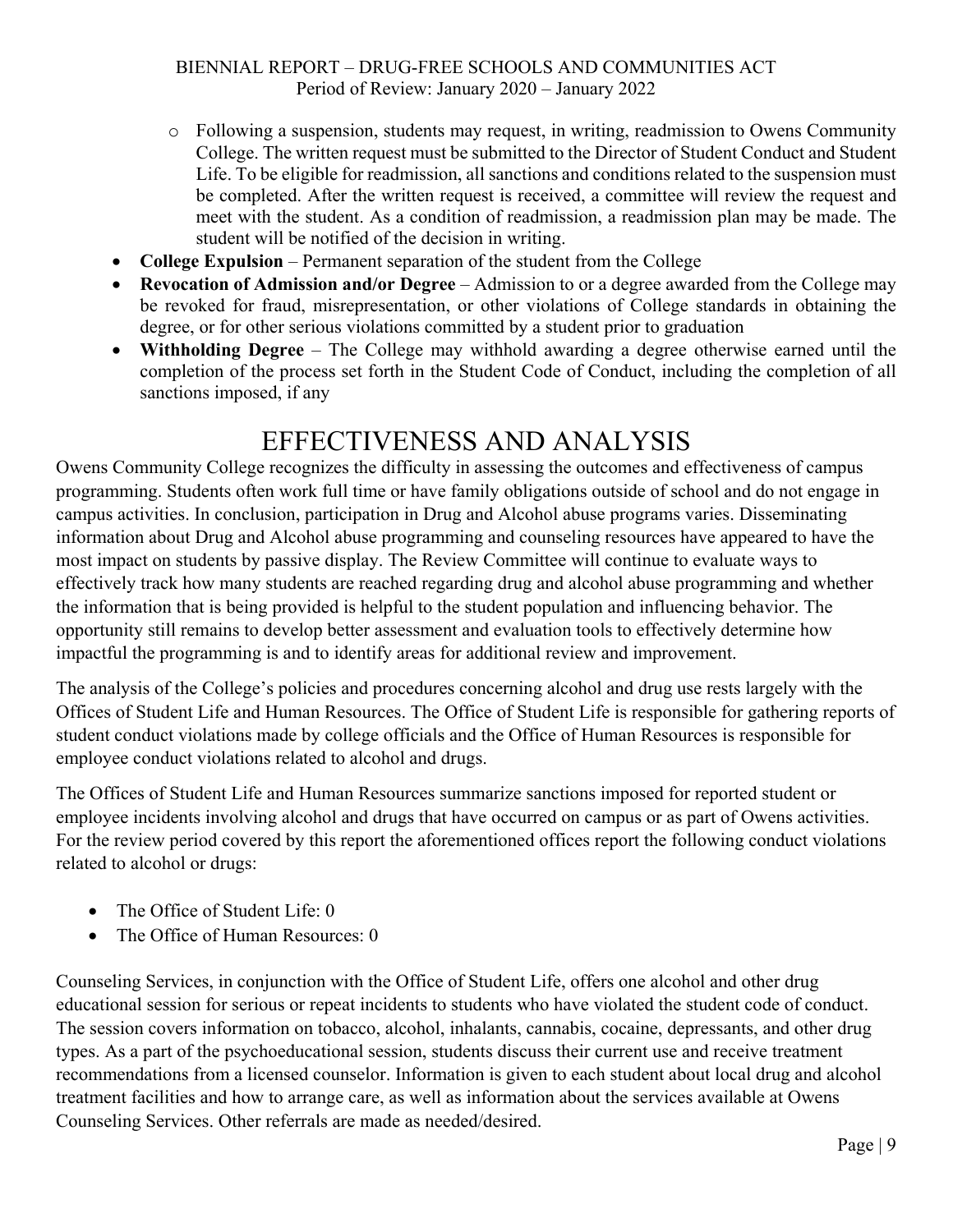## EVALUATION

<span id="page-9-0"></span>The Review Committee conducted a comprehensive analysis of the alcohol and drug policies, related programs, services and enforcement practices. Campus housing is not available at Owens Community College; therefore, there is a relatively low incidence of alcohol and other controlled substance abuse on the campuses. All departments work collaboratively to ensure that students and employees are provided information and resources that promote a safe and healthy environment that attempts to mitigate risk as it pertains to alcohol and other drug use. The alcohol and drug prevention program at Owens Community College appears to be effective as evidenced by:

- A strong statement that Owens Community College is an alcohol and drug free environment and that all violations are taken seriously and addressed in accordance with the College policy and local/state/federal laws
- Counseling Services is available to students and offers free confidential counseling. When needed, appropriate referral is suggested
- The College offers employee assistance services to full-time employees and their eligible dependents through the EAP program, LifeWorks
- After review by the Oversight Committee, employee and student sanctions have been applied consistently
- Analysis of the DAAPP revealed an opportunity to improve communications of the College's DAAPP
- The College has Drug and Alcohol Abuse Prevention and Education websites, https://www.owens.edu/dps/campus-drug/ and https://www.owens.edu/dps/alcohol-drugs/
- The Consumer Information webpage includes links to the DAAPP and the Biennial Review Report
- Counseling Services for enrolled students created and utilizes the Drug and Alcohol Information Overview (Appendix A)
- Develop data collections and tracking measures to report program effectiveness
	- o Collect data and monitor violations and disciplinary sanctions imposed;

## RECOMMENDATIONS

Owens Community College recognizes the importance of a drug and alcohol abuse prevention program and we must continue to develop effective programs and policies to combat this issue. Regarding programming efforts, the Review Committee recommends the following items for further consideration:

- Update existing programs and/or develop new programs to assure institutional compliance
- Create additional educational opportunities/activities on campus and/or with community partners
- Produce the next Biennial Review Report in compliance with the Drug-Free Schools and Communities Act no later than January 31, 2024
- Increase specialized drug and alcohol abuse awareness programming
- Continue to utilize Maxient for student tracking and reporting drug and alcohol violations and sanctions
- Track employee violations, services, and disciplinary sanctions
- Conduct student surveys to obtain trend data
- Develop goals and objectives annually to improve effectiveness
- Explore opportunities to include prevention messages in campus tours and outreach communications
- Regularly review for consistency the violation, sanction recommended, and the rationale for the sanction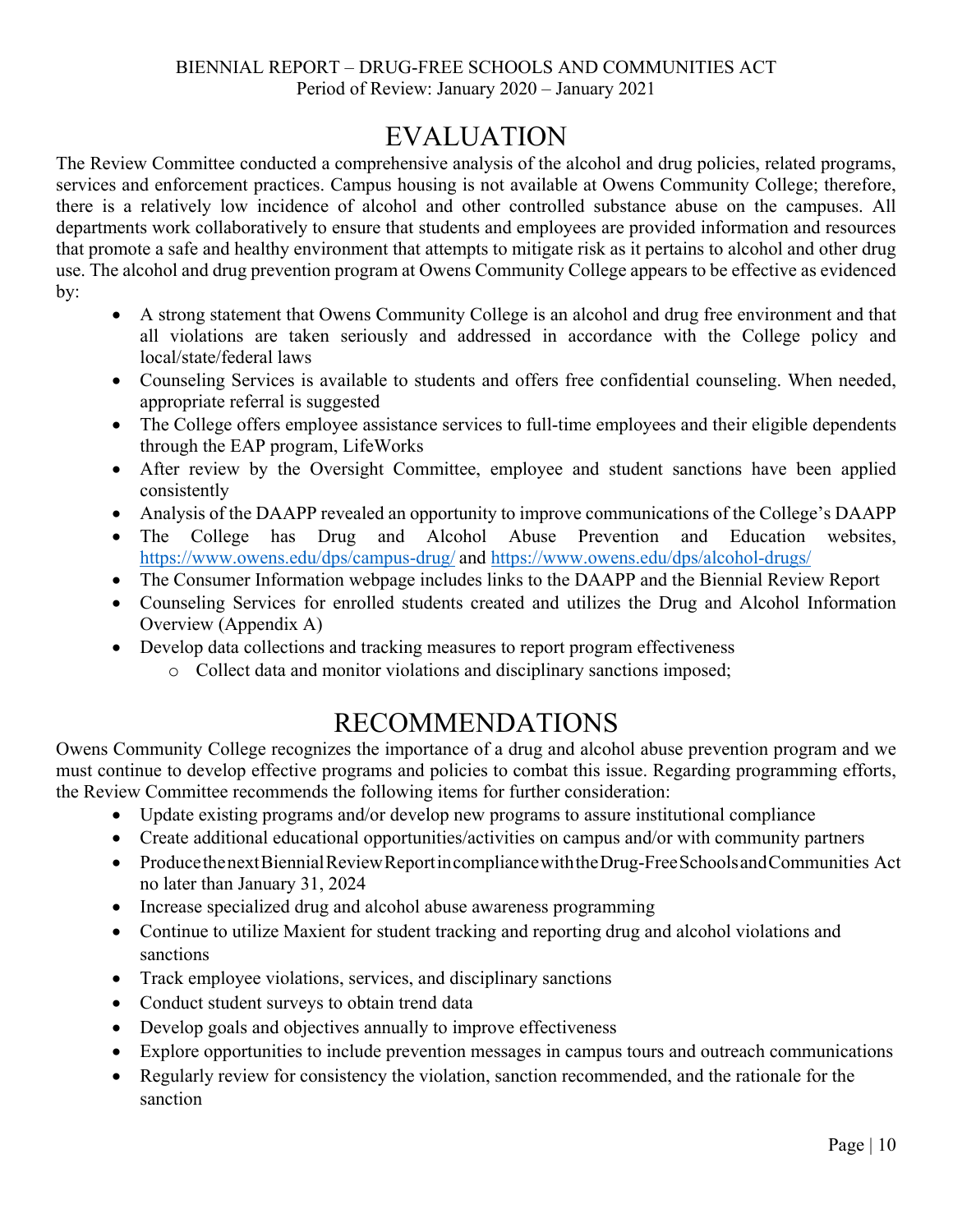Owens Community College has developed a comprehensive approach to address alcohol and drug issues on campus. The College will continue to develop, assess, and pursue the best practices for our community to create a safe and healthy learning and working environment for our students and employees.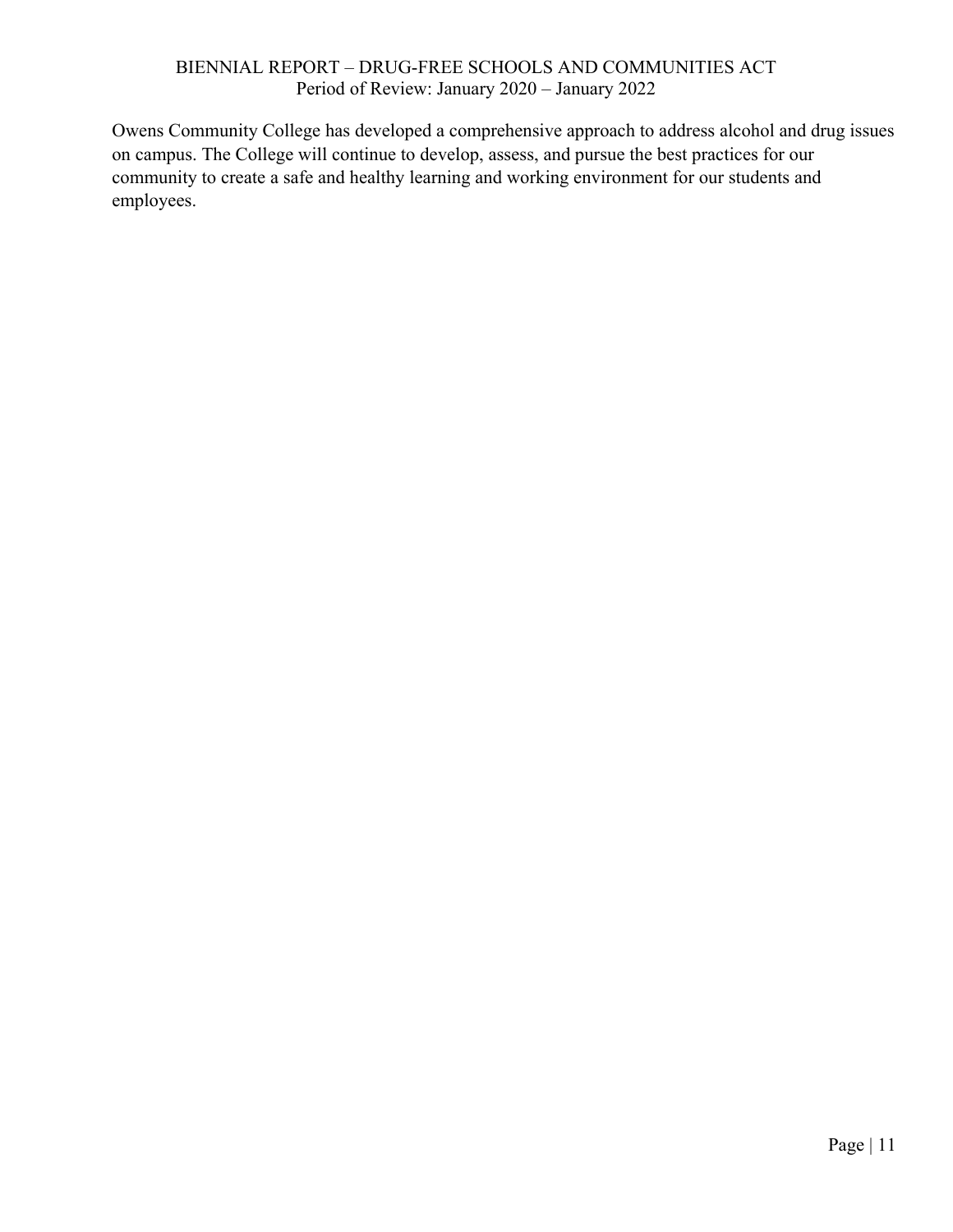## <span id="page-11-0"></span>APPENDICIES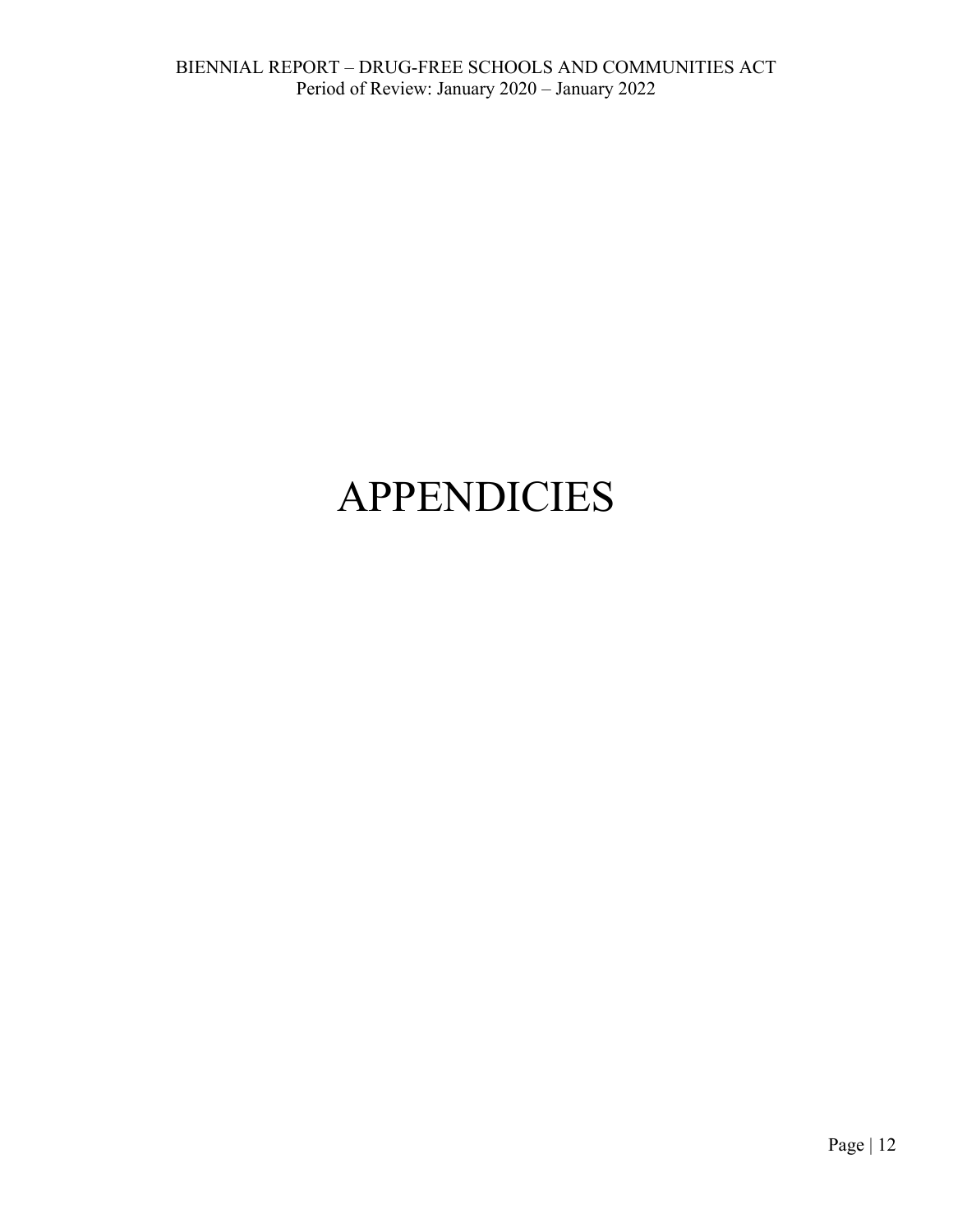#### **Appendix A: Drug and Alcohol Information Overview**

### Owens State Community College Counseling Services Drug and Alcohol Information Overview

The purpose of this form is to provide students with information about the warning signs of dependence/abuse of drugs and alcohol, potential health risks of use, and community resources that are available to help assess and treat drug and alcohol concerns.

#### **Questions to consider regarding use/abuse:**

- Are you taking in larger amounts of alcohol or drugs over a longer period of time than intended? YES or NO
- Have you had unsuccessful efforts at cutting back?
	- YES or NO
- Do you have to spend time recovering from use, or do you spend time seeking out activities where you can use?
	- YES or NO
- Do you crave alcohol or drugs?
	- YES or NO
- Has your use caused problems in ANY of your relationships?
	- YES or NO
- Have you given up activities that used to be enjoyable so that you can use alcohol or drugs?
	- YES or NO
- Do you have work or school problems or other consequences because of use?
	- YES or NO
- Does it take more now to give you the same effect it used to in lesser quantities?
	- YES or NO

**If you answered yes to any of the above questions**, you may be experiencing addiction to drugs or alcohol. There are community agencies that can help. Please see the list of resources below:

- 211 Lucas, Wood, Hancock Counties Referral help for a variety of social services (mental health, drug/alcohol, homelessness, disabilities, employment, and more)
- Arrowhead Behavioral Health Northwest Ohio 419.891.9333
- Zepf Center Lucas and Wood Counties 419.373.6560
- Century Health Hancock County 419.425.5050
- Alcoholics Anonymous 419.380.9862
- Narcotics Anonymous ‐ 1‐888‐667‐0854